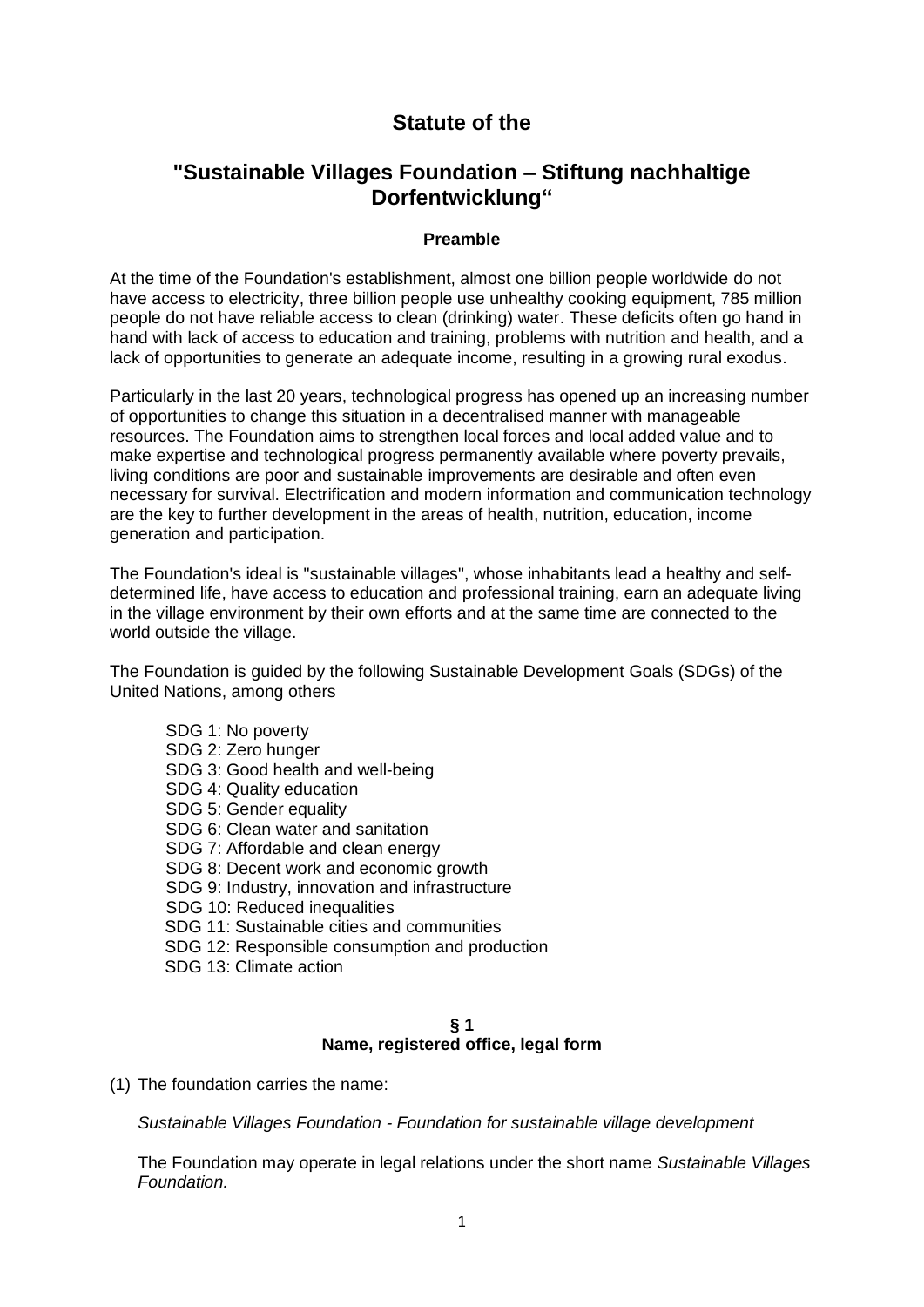- (2) It is a Foundation with legal capacity under civil law and is based in Potsdam.
- (3) The Foundation's financial year is the calendar year. The first financial year is a short financial year; it begins on the date of recognition of the legal capacity of the Foundation and ends on 31 December of the same calendar year.

#### **§ 2 Purpose of the Foundation**

(1) The purpose of the Foundation is to find and verify a holistic model for the sustainable improvement of living conditions in rural and peri-urban settlements in developing countries, based on the concept of "smart villages", together with local forces, to continuously develop this model and to promote its dissemination. The aim of the sustainable approach is to create a locally strengthened economy in the supported settlements, which will become as independent as possible from external funding in order to maintain and further improve the living conditions. The Foundation is committed to climate protection.

The following tax-privileged purposes can be derived from the purpose of the Foundation, which the Foundation pursues with varying degrees of emphasis:

- a. the advancement of development cooperation;
- b. the advancement of upbringing, adult education and vocational training including assistance for students;
- c. the advancement of science and research.

(2) The purpose of the Foundation shall be realised in particular by

- a. the planning and implementation of training and vocational education in the fields of solar energy, water and cooking appliances, e.g. training for installation, maintenance, repair and sale of off-grid solar systems;
- b. the planning and implementation of development cooperation projects with the help of the funds available through the Foundation for immediate use, as well as with the help of further donations to be raised. The projects are listed below as examples:
	- i. Selection of an existing village or peri-urban settlement in sub-Saharan Africa with the aim of developing this settlement into a "model village".
	- ii. Planning and implementation of decentralised electrification of the model village and other villages using environmentally friendly renewable energies. This also includes the electrification of schools and health stations.
	- iii. Planning and implementation of cross-technology field tests, e.g. for cooking appliances that are not harmful to health, including the supply of the model village and other villages with the cooking appliances found to be suitable.
	- iv. Planning and implementation of the improvement of the (drinking) water supply of the model village and other villages, e.g. by building wells and water purification facilities.
	- v. Promotion of local entrepreneurship and local production or final assembly, e.g. through business start-up training in the fields of electrical and cooking equipment as well as water supply.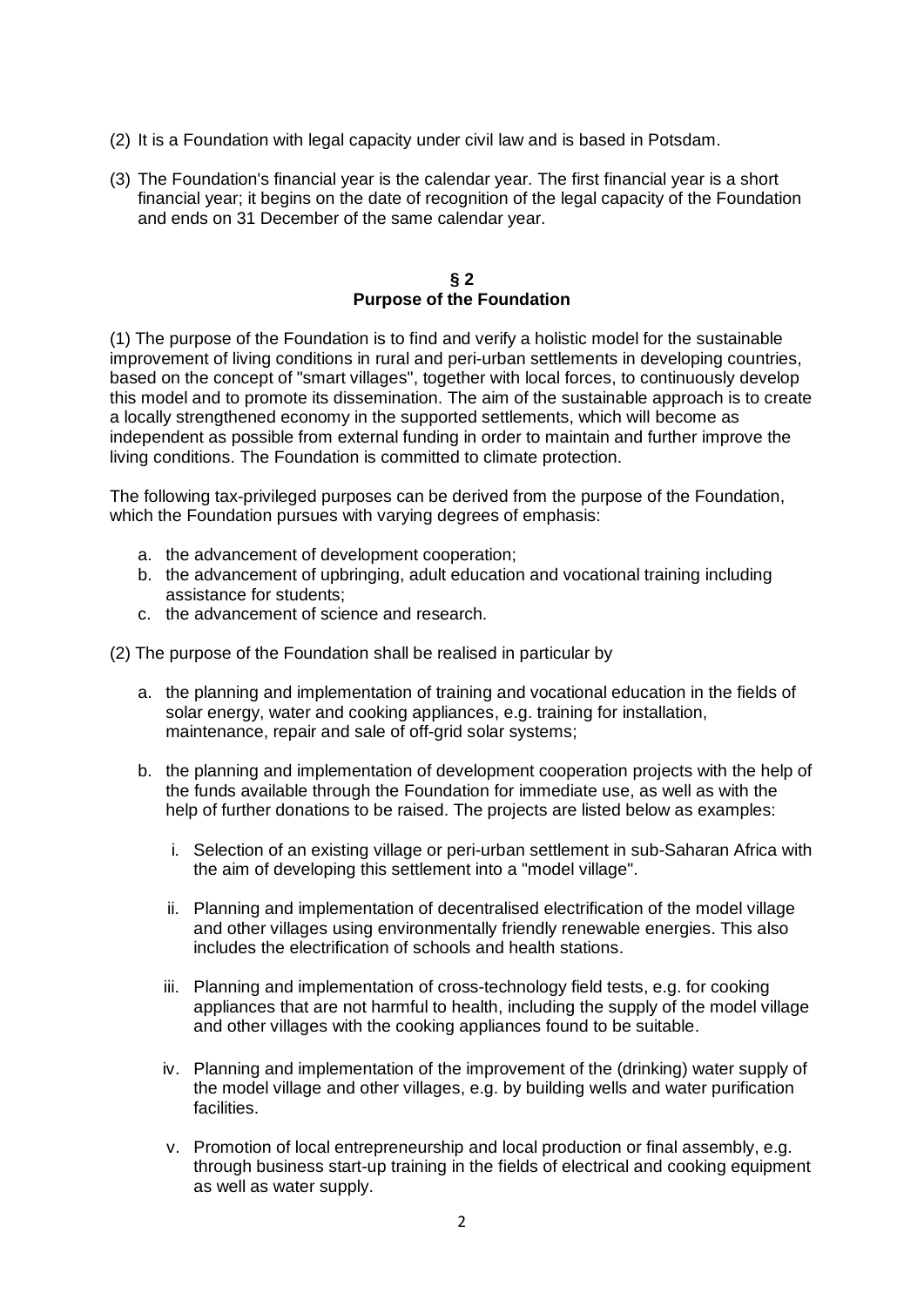- vi. Scientific monitoring of the above-mentioned measures, in particular with regard to (technical) functioning, economic aspects, social sustainability, impact and accuracy of fit, with the aim of developing recommendations This may result in the commissioning of product development projects.
- vii. Should further thematic priorities emerge in the course of the model village project, such as the improvement of agricultural cultivation methods and nutrition or the improvement of waste management and recycling, the Foundation may provide support here, e.g. by planning and implementing training on improved cultivation methods.
- viii. Encourage the partial or total transfer of the model to other settlements in all the above-mentioned aspects. These settlements may also be located outside Africa. The support corresponds to the above-mentioned points of paragraph 2 with emphasis on 2.2.a and 2.2.b points ii, iv, v, vii.
- ix. Idealistic and financial support of charitable institutions as well as corporations under public law at home and abroad, which pursue the same purpose of the Foundation.
- x. Information, education and public relations work in Germany and abroad on development cooperation issues, e.g. implementation of exchange programmes.

(3) The purpose of the Foundation is also the procurement of funds in accordance with § 58 No. 1 AO to promote the aforementioned tax-privileged purposes for the realisation of tax-privileged purposes of another corporation in Germany and/or abroad or for the realisation of tax-privileged purposes by a public corporation.

(4) Beneficiaries of the Foundation are not legally entitled to benefits under these statutes. Nor does a grant of Foundation funds already made or the mere "in prospect" does not lead to a claim to benefits.

#### **§ 3 Non-profit status**

(1) The Foundation shall exclusively and directly pursue charitable purposes within the meaning of the section "Tax-privileged purposes" of the Fiscal Code of Germany.

(2) The Foundation acts selflessly and does not primarily pursue its own economic purposes. The funds of the Foundation may only be used for purposes in accordance with its Statutes. No person may be favoured by expenses that are alien to the purpose of the Foundation or by disproportionately high remuneration. The founder and his heirs or legal successors shall not receive any grants from the funds of the Foundation.

(3) The Foundation shall perform its tasks itself or through auxiliary persons within the meaning of § 57 (1) sentence 2 AO, provided that it does not act by way of procurement of funds. The Foundation may maintain special-purpose operations in order to realise the purpose of the Foundation.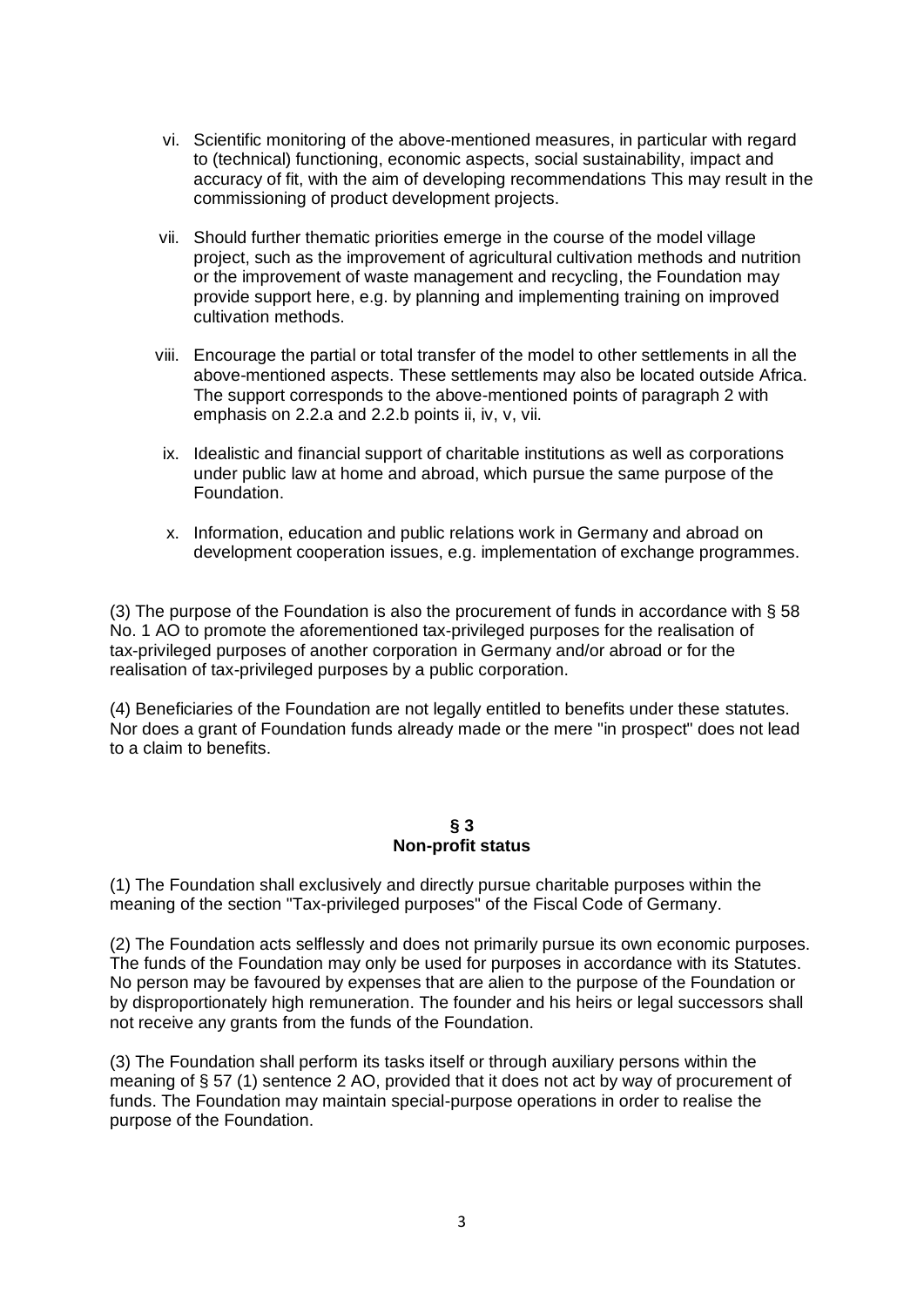#### **§ 4 Assets**

- (1) The Foundation assets at the beginning of the Foundation's activities are described in the founding act document.
- (2) The assets of the Foundation consist of:
	- a. the initial assets according to the founding act document, which represent a fixed Foundation capital that is to be maintained undiminished on a permanent basis and invested securely and profitably.
	- b. consumable assets according to the founding act document, which the Foundation can use to achieve its statutory objectives if necessary, and
	- c. contributions to the Foundation's assets, which are allocated either to the Foundation's fixed capital or to the Foundation's consumable assets in consultation with the donors or contributors.

(3) Asset regroupings shall be permissible. Reallocation gains may be used in whole or in part to fulfil the purpose of the Foundation.

(4) The Foundation may also allocate donations without a specific purpose based on dispositions by will to the assets.

(5) The Foundation shall fulfil its tasks from the income from the assets of the Foundation, from the consumable assets and from donations not expressly intended to strengthen the fixed capital of the Foundation, as well as from the profits from the reallocation of funds intended for this purpose. Exceptions to this are the formation of reserves or allocations to the Foundation's assets in accordance with § 62 (1) No. 3 AO.

(6) The Foundation shall be entitled to form reserves within the framework of the provisions of the Fiscal Code of Germany.

(7) Within the scope of what is permissible under fiscal law, the Foundation may allocate funds to the capital endowment of another tax-privileged body or a legal person under public law.

#### **§ 5 Organization**

(1) The organs of the Foundation are the Executive Board and the Board of Trustees.

(2) The members of the organs shall work without remuneration. They shall be entitled to reimbursement of the necessary reasonable expenses incurred by them in connection with the activities of the Foundation, if the income from the fixed Foundation capital or the consumable assets allow this. No other assets may be allocated to them.

(3) Notwithstanding paragraph 2, the Foundation Board of Trustees may decide that the Executive Board of the Foundation shall receive appropriate remuneration for its activities, insofar as the income from the fixed Foundation capital or the consumable assets permit this and the scope of the Foundation's activities so requires.

(4) A member of one organ may not simultaneously belong to another organ.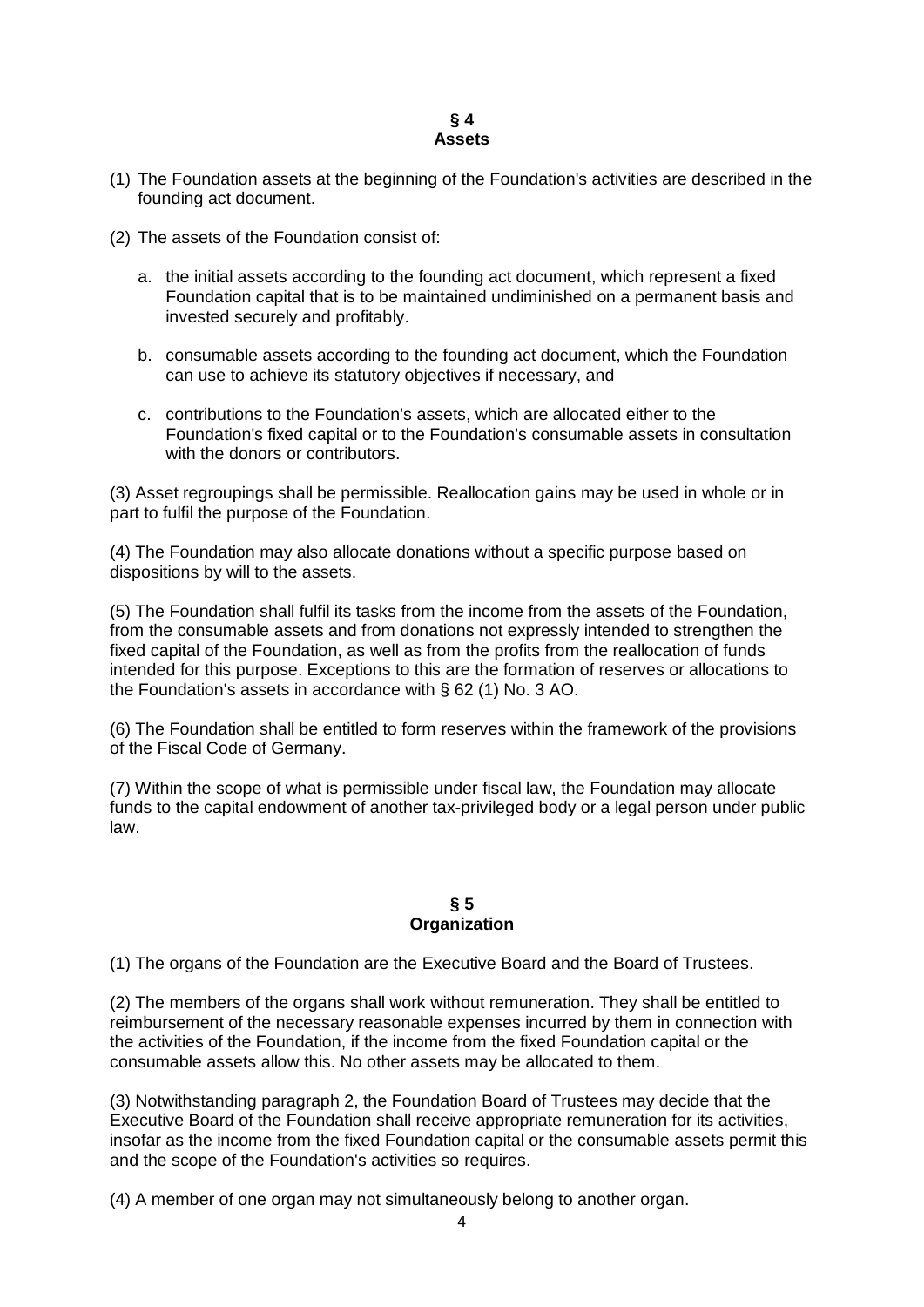(5) The members of the organs shall only be liable for intent and gross negligence.

#### **§ 6 Executive Board**

(1) The Executive Board shall consist of up to three members. The members of the first Executive Board shall be appointed in the founding act document.

(2) The term of office of the first Executive Board shall be four years from the date of establishment of the Foundation. The term of office of the members of the subsequent Executive Board shall be four years. The founder shall be a lifetime member of the Executive Board. He is entitled to resign from his office at any time. During his lifetime, the founder is Chairman of the Executive Board and appoints his deputy as well as the other members of the Executive Board if the Executive Board consists of more than one person. The founder is entitled to resign from the chairmanship at any time and become a simple member of the Executive Board.

(3) After the founder has left the Executive Board, the Board of Trustees shall elect the new members of the Executive Board in good time before their term of office expires. One reelection is permissible. The members of the Executive Board elect a Chairperson and his/her deputy from among its members.

(4) The office of a member of the Executive Board shall end upon expiry of the term of office. In such cases the member of the Executive Board shall remain in office until a successor has been appointed. The office ends further by death and by resignation, which is permissible at any time. In these cases, the remaining members of the Executive Board form the Executive Board. Until the successor takes up office, they shall continue to carry out alone the Foundation's tasks of the current administration, which cannot be postponed. A retired member of the Executive Board must be replaced immediately by the Board of Trustees. The successor shall only be appointed for the remaining term of office of the predecessor.

(5) A member of the Executive Board may be dismissed by the founder, or by the Board of Trustees after the founder has left the Executive Board, at any time for good cause. This requires a majority of two thirds of the votes of the members of the Board of Trustees. The member concerned must be given the opportunity to comment before the vote

## **§ 7 Tasks of the Executive Board**

(1) The Executive Board shall decide on all fundamental matters in accordance with these statutes on its own responsibility and shall manage the current administration of the Foundation. It has the status of a legal representative and represents the Foundation in and out of court and acts through its Chairperson or, in the event of his/her being prevented, through his/her deputy.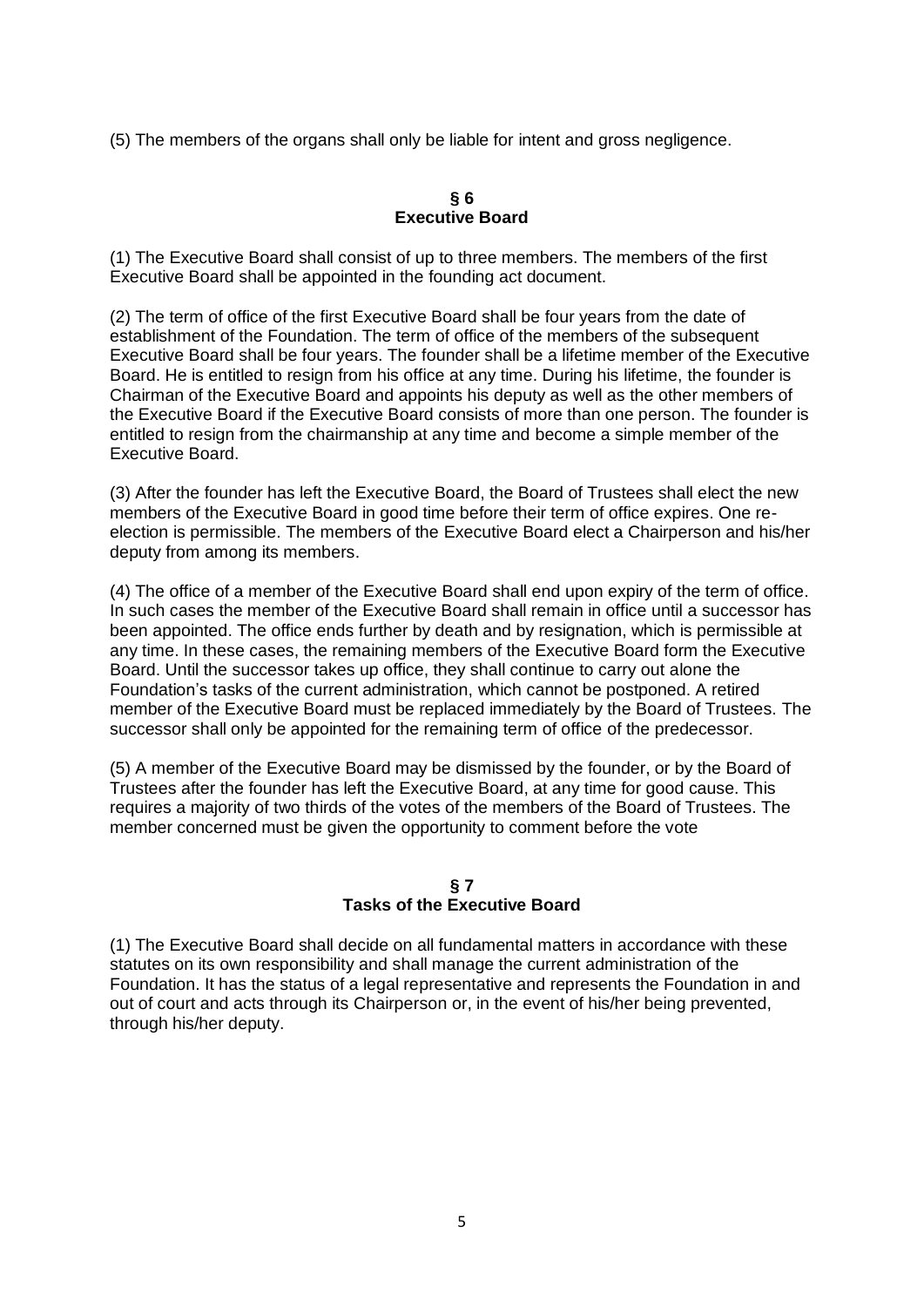(2) The members of the Foundation's Executive Board must implement the wishes of the founder as effectively as possible within the framework of the Foundation Law and these Statutes. They are obliged to manage the assets of the Foundation and other funds conscientiously, sparingly and economically. Tasks of the Executive Board are in particular:

- the management of the Foundation's assets.
- the use of the Foundation's funds,
- the preparation of a budget, annual accounts and activity report.

(3) For the preparation of its resolutions, the execution of its tasks and in particular the execution of current administration, the Executive Board may, with the consent of the Board of Trustees, employ a managing director or other auxiliary staff and conclude the necessary contracts or call in experts, insofar as the income from the Foundation's assets permits and the scope of the Foundation's activities so requires. Managing directors and experts may be appointed as special representatives in accordance with § 30 BGB (German Civil Code).

(4) The revenue and expenses of the Foundation shall be recorded and supporting documents collected. At the end of each financial year, the documents required for the annual accounts in accordance with the Foundation Law of the Land of Brandenburg must be prepared without delay for the Foundation Authority and submitted to it without being requested to do so within the legally prescribed period.

(5) Insofar as the financial situation of the Foundation permits, the Executive Board is entitled to establish an office in Germany and/or abroad and provide it with the necessary personnel and material resources. Furthermore, it shall be entitled to employ auxiliary personnel or to commission third parties to carry out the tasks arising free of charge or against payment.

(6) The Executive Board is entitled to set up an honorary advisory board without organ status to support it and to give it rules of procedure.

(7) The Chairperson of the Executive Board is exempted from the restrictions of § 181 BGB.

#### **§ 8 Meetings and resolutions of the Executive Board**

(1) The Executive Board shall meet at least once a year; otherwise as required or if twothirds of the members of the Executive Board, stating an important reason, request this or if the Board of Trustees so requests.

(2) As a rule, the Executive Board shall take its decisions at meetings. It shall constitute a quorum if the Chairperson or, if he/she is prevented from attending, the Deputy Chairperson has issued a written invitation to the meeting with two weeks' notice, stating the agenda, and at least two-thirds of the members are present. A violation is irrelevant if all members of the Executive Board are present and no member of the Executive Board complains about the violation. A member of the Executive Board may be represented at the meeting by another member of the Executive Board. No member of the board may represent more than one other member of the board. Participation by video conference or telephone conference is permitted for good cause.

(3) Unless otherwise provided for in these statutes, the Executive Board shall take its decisions by simple majority of the members present. In the event of a tied vote, the vote of the Chairperson shall be decisive; in the event of absence, that of the Deputy Chairperson.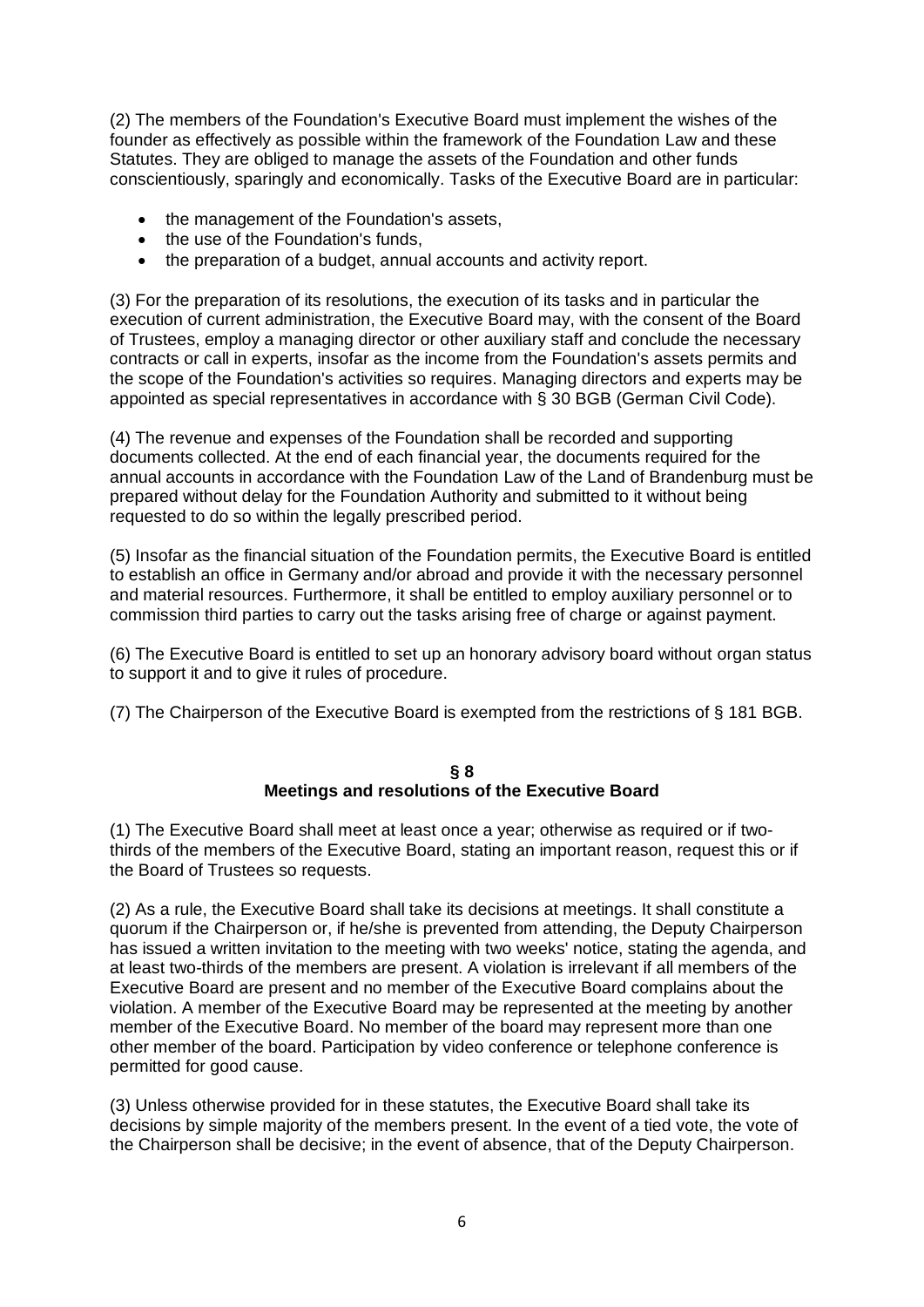(4) Except in the cases of § 6 paragraph 5 and § 12 of these Statutes, resolutions of the Executive Board may also be adopted by written circulation by letter, fax or e-mail, provided that no member of the Executive Board objects to this type of resolution. The observance of notice periods and form can be waived unanimously. At least two thirds of the members of the Executive Board must participate in a written vote.

(5) Minutes shall be taken of the meeting and signed by the Chairperson or, in his/her absence, by the Deputy Chairperson, and by the keeper of the minutes. Resolutions passed by written circulation procedure must be recorded in writing in minutes. The votes must be attached to these minutes. Minutes and resolutions are to be brought to the attention of all members of the Executive Board and the Chairperson of the Board of Trustees.

(6) The Executive Board may, with the consent of the Board of Trustees, draw up its own rules of procedure.

**§ 9 Board of Trustees**

(1) The Board of Trustees shall consist of at least three and no more than seven members. The members of the first Board of Trustees shall be appointed by the founder within the first eighteen months of the Foundation's existence. Until then the tasks of the Board of Trustees shall be assumed by the Executive Board.

(2) If a member of the Board of Trustees resigns, the Board of Trustees shall elect a successor in good time before the end of the term of office. The Executive Board has a right of nomination. Re-elections are permissible. The term of office of the first Board of Trustees shall be four years from the establishment of the Foundation. The term of office of the subsequent Boards of Trustees shall be four years. The Board of Trustees shall elect a Chairperson and a Deputy Chairperson from among its members.

(3) The Board of Trustees should, if possible, include persons who have particular expertise and experience with regard to the fulfilment of the tasks of the Foundation. One member should be an expert in financial and economic matters.

(4) The office of a member of the Board of Trustees shall end upon expiry of the term of office. In such cases, the member of the Board of Trustees shall remain in office until a successor is appointed. The office ends further by death and by resignation, which is permissible at any time. In these cases, the remaining members of the Board of Trustees shall form the Board of Trustees. Until the successor takes office, they shall continue to perform the duties that cannot be postponed. A retired member of the Board of Trustees is to be replaced immediately by a new member to be elected by the Board of Trustees.

(5) A member of the Board of Trustees may be dismissed by the Board of Trustees at any time for good cause in a joint meeting with the Executive Board. The decision to dismiss requires a two-thirds majority of the members of the Executive Board and the Board of Trustees (in both bodies a two-thirds majority of the votes cast is required). The member concerned is excluded from voting in this vote. He/she must first be given the opportunity to comment.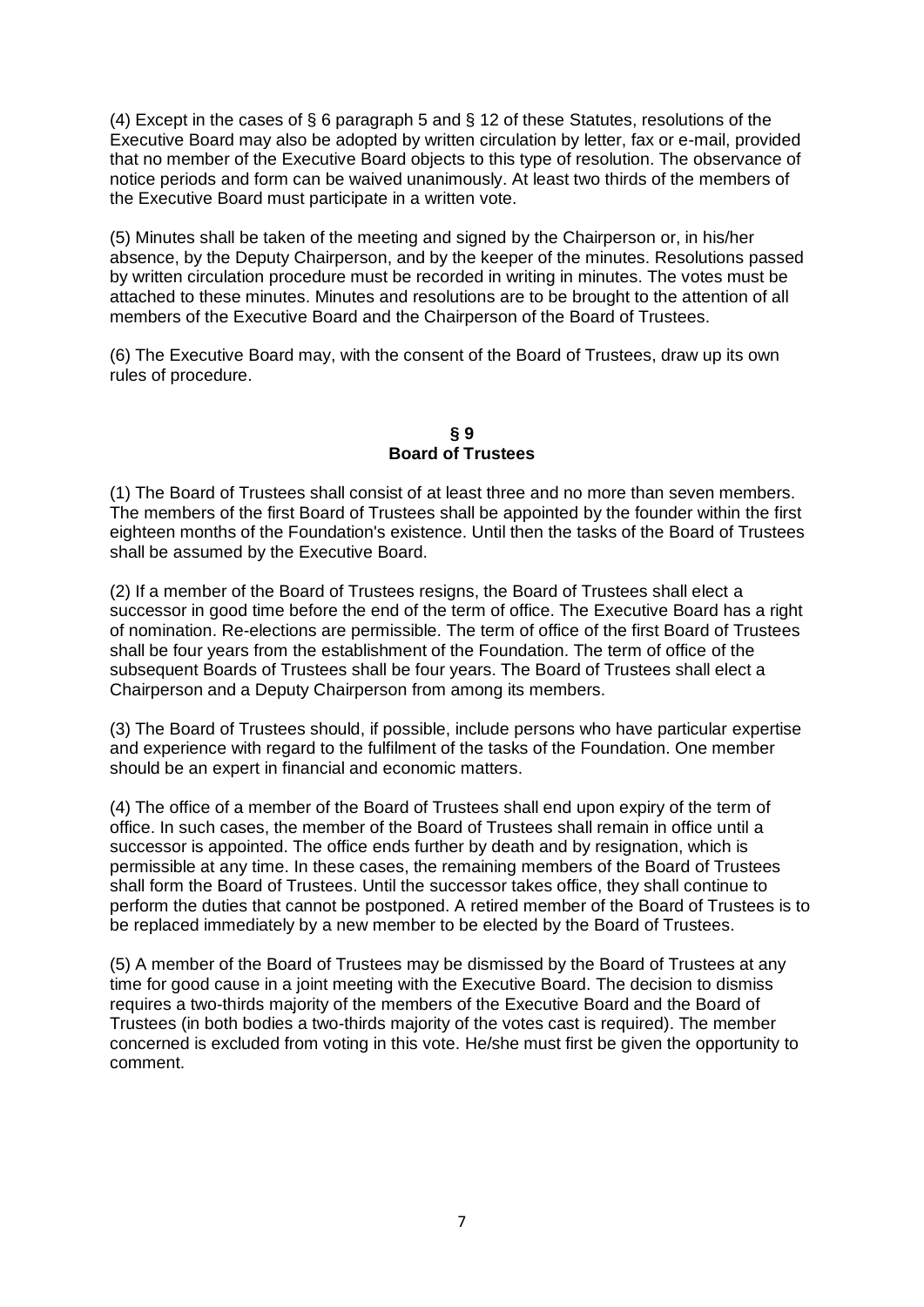## **§ 10 Tasks of the Board of Trustees**

(1) The Board of Trustees advises supports and monitors the Executive Board of the Foundation within the framework of the Foundation Law and these Statutes in order to fulfil the founder's wishes as effectively as possible. Its tasks are in particular:

- Recommendations to the Executive Board of the Foundation's assets,
- Recommendations to the Executive Board on the use of the Foundation's funds,
- Approval of the budget, annual accounts and activity report
- Election of the members of the Executive Board (after the founder has left the board),
- Discharge of the Executive Board,
- Dismissal of a member of the Executive Board for good cause.
- (2) The Board of Trustees may call upon experts to prepare its decisions.
- (3) The Board of Trustees shall be informed by the Executive Board at any time at its request.

## **§ 11 Meetings and resolutions of the Board of Trustees**

(1) The Board of Trustees shall meet at least once a year, otherwise as required or if two members of the Board of Trustees, stating an important reason, or the Executive Board so requests.

(2) The Board of Trustees shall normally take its decisions at meetings. It shall constitute a quorum if the Chairperson or, if he/she is prevented from attending, the Deputy Chairperson has issued a written invitation to the meeting with two weeks' notice, stating the agenda, and at least two thirds of the members are present. A violation is irrelevant if all members of the Board of Trustees are present and no member objects to the violation. Participation by video conference or telephone conference is permitted for good cause. The members of the Executive Board and the Managing Director, if any, are entitled to attend the meetings of the Board of Trustees in an advisory capacity. Experts and other third parties may also attend in an advisory capacity.

(3) The provisions of Article 8 (3) to (5) of these Statutes apply accordingly.

(4) The Board of Trustees may adopt its own rules of procedure.

(5) Should joint meetings of the Executive Board and the Board of Trustees with the adoption of resolutions become necessary, the Executive Board and the Board of Trustees shall be convened for a meeting by the Chairperson or Deputy Chairperson of the Executive Board, stating the agenda and giving two weeks' notice. Resolutions shall be passed if there is a simple majority of the members present in each of the two bodies, unless other majorities are specified in these Statutes.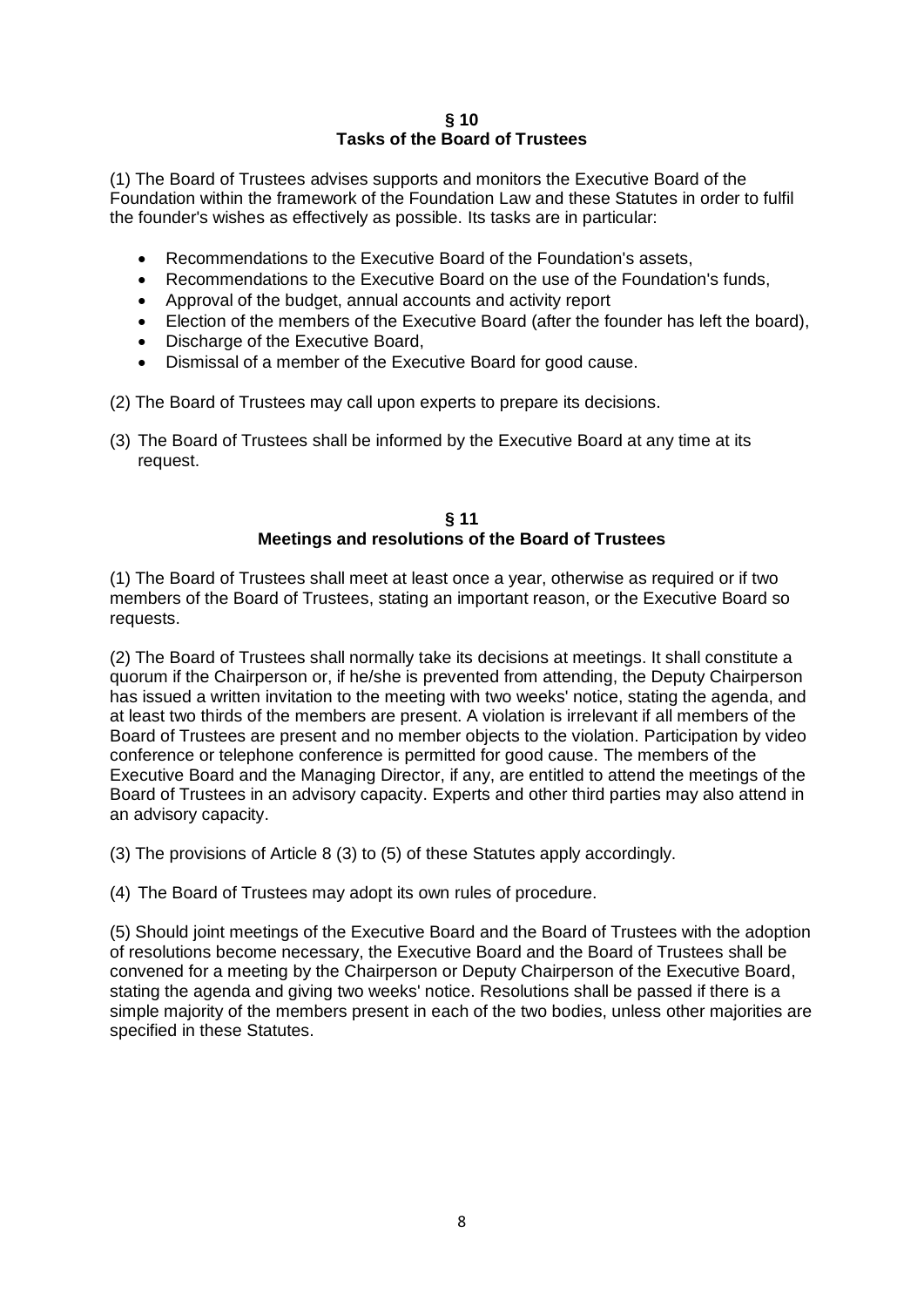#### **§ 12 Amendment to the Articles of Association**

(1) Amendments to the Foundation Statutes which do not affect the purpose of the Foundation are permissible if the original structure of the Foundation is not changed or if the fulfilment of the purpose of the Foundation is substantially facilitated by the amendment. The charitable status of the Foundation may not be impaired or revoked.

(2) If, as a result of a significant change in circumstances, the fulfilment of the purpose of the Foundation no longer appears possible or reasonable, the purpose of the Foundation may be changed. Further Foundation purposes may be pursued if the expansion does not jeopardise the permanent and sustainable fulfilment of the original purpose, in particular if the income from the Foundation's assets is only partially required for the realisation of the original purpose and/or donations can be raised for further Foundation purposes. The charitable status of the Foundation may not be impaired or revoked.

(3) The Foundation organs may decide to associate or merge the Foundation with another tax-privileged entity or to dissolve the Foundation if the purpose of the Foundation has become impossible or if circumstances have changed in such a way that the permanent and sustainable fulfilment of the purpose of the Foundation no longer appears possible and the permanent and sustainable fulfilment of a changed purpose in accordance with para. 2 is also out of the question.

(4) Resolutions on paragraphs 1 to 3 can only be adopted at joint meetings of the Executive Board and the Board of Trustees. An amendment resolution requires a two-thirds majority of the members of the Executive Board and the Board of Trustees (a two-thirds majority of the votes cast is required in both organs). The resolutions are to be immediately forwarded to the Foundation Authorities. Amendments to the Statutes only become effective upon approval by the Foundation Authorities.

#### **§ 13 Transfer of assets**

In the event of the dissolution or cancellation of the Foundation or if tax-privileged purposes cease to apply, the assets of the Foundation shall be transferred to a legal person under public law or another tax-privileged body for the purpose of using them for the advancement of development cooperation. The Executive Board and the Board of Trustees of the Foundation shall determine in a joint meeting which legal person under public law or other tax-privileged body fulfilling the condition laid down in this paragraph shall be elected. The decision requires a two-thirds majority of the members of the Executive Board and the Board of Trustees (in both bodies a two-thirds majority of the votes cast is required).